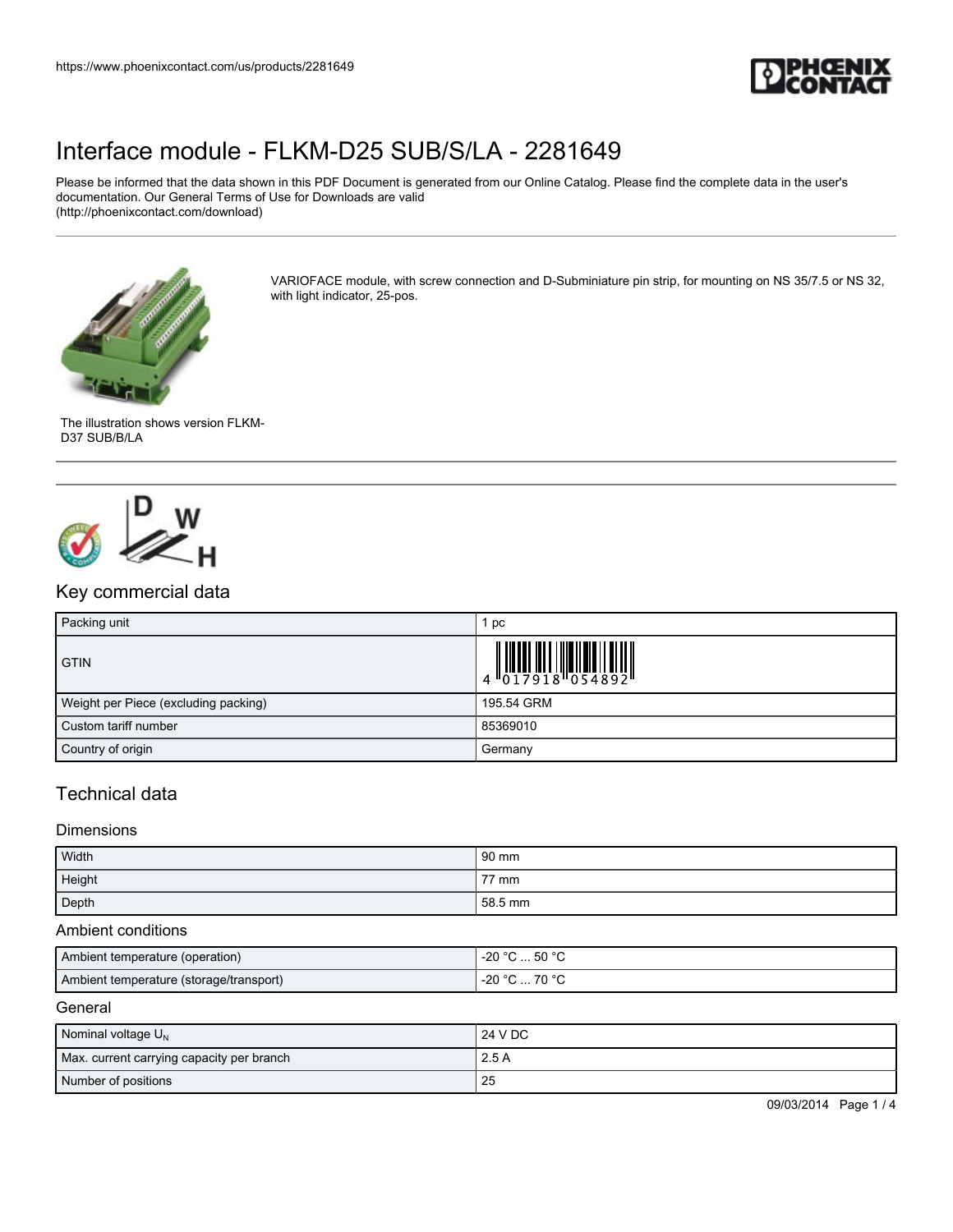

## Technical data

#### General

| Status display         | <b>LED</b>            |
|------------------------|-----------------------|
| Test voltage           | 500 V (50 Hz, 1 min.) |
| Mounting position      | any                   |
| Standards/regulations  | <b>IEC 60664</b>      |
|                        | <b>DIN EN 50178</b>   |
|                        | IEC 62103             |
| Pollution degree       | າ                     |
| Surge voltage category | Ш                     |

#### Connection data for connection 1

| Connection name                        | PCB connection        |
|----------------------------------------|-----------------------|
| Connection in acc. with standard       | IEC / EN              |
| Connection method                      | Screw connection      |
| Conductor cross section solid min.     | $0.2$ mm <sup>2</sup> |
| Conductor cross section solid max.     | $4 \text{ mm}^2$      |
| Conductor cross section stranded min.  | $0.2$ mm <sup>2</sup> |
| Conductor cross section stranded max.  | $2.5$ mm <sup>2</sup> |
| Conductor cross section AWG/kcmil min. | -24                   |
| Conductor cross section AWG/kcmil max  | 12                    |
| Stripping length                       | 8 mm                  |
| Screw thread                           | M <sub>3</sub>        |

## **Classifications**

#### eCl@ss

| eCl@ss 4.0 | 27250313 |
|------------|----------|
| eCl@ss 4.1 | 27250313 |
| eCl@ss 5.0 | 27250313 |
| eCl@ss 5.1 | 27250313 |
| eCl@ss 6.0 | 27242608 |
| eCl@ss 7.0 | 27141152 |
| eCl@ss 8.0 | 27141152 |

### ETIM

| ETIM 2.0        | EC001434 |
|-----------------|----------|
| <b>ETIM 3.0</b> | EC001604 |
| ETIM 4.0        | EC001604 |
| <b>ETIM 5.0</b> | EC002780 |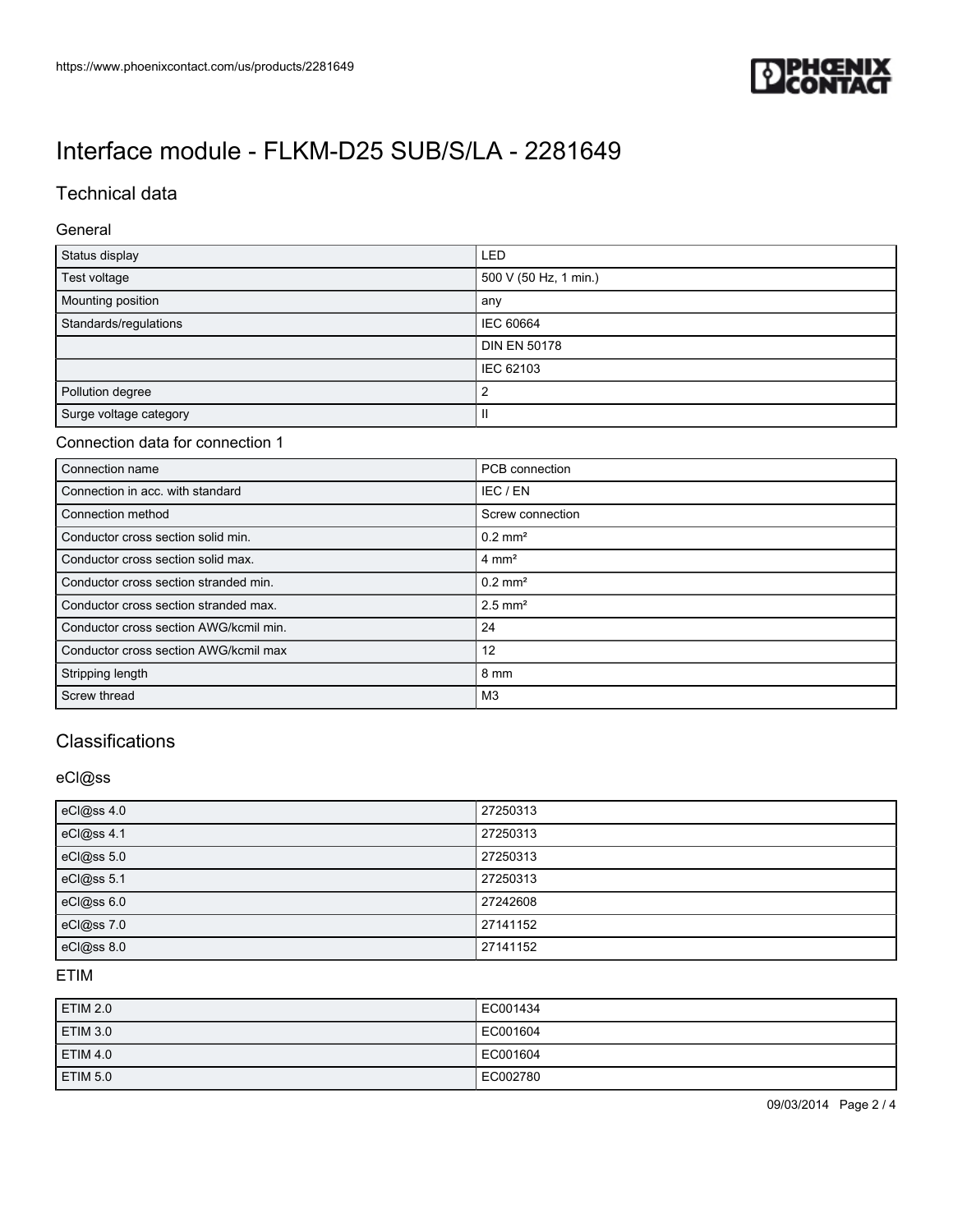

## **Classifications**

### UNSPSC

| UNSPSC 6.01          | 30211824 |
|----------------------|----------|
| <b>UNSPSC 7.0901</b> | 39121421 |
| UNSPSC 11            | 39121421 |
| <b>UNSPSC 12.01</b>  | 39121421 |
| UNSPSC 13.2          | 39121421 |

## Approvals

Approvals

#### Approvals

GOST

#### Ex Approvals

Approvals submitted

### Approval details

GOST<sup>P</sup>

Drawings